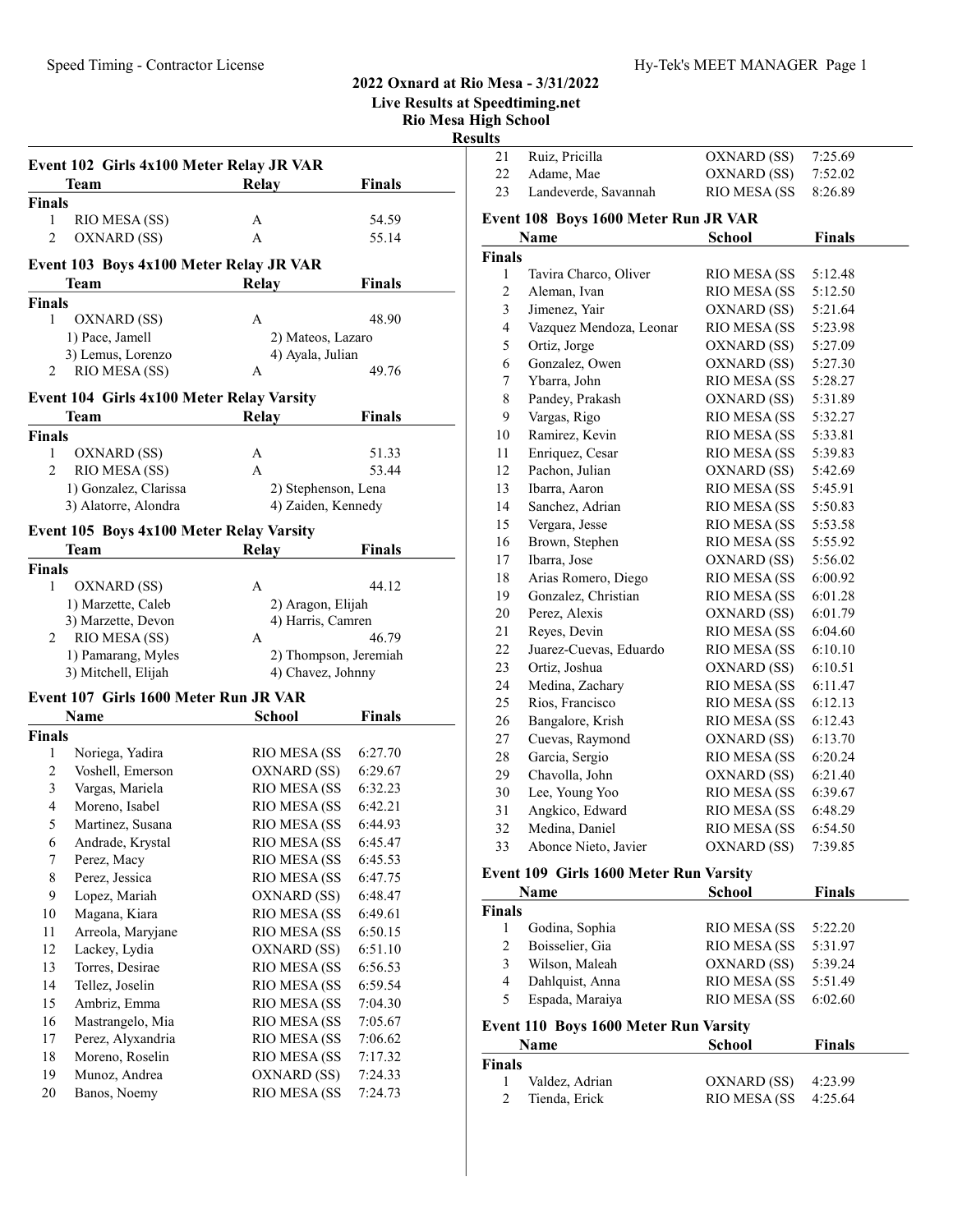## 2022 Oxnard at Rio Mesa - 3/31/2022 Live Results at Speedtiming.net Rio Mesa High School

Result

|                | Finals  (Event 110 Boys 1600 Meter Run Varsity) |                     |               |             |
|----------------|-------------------------------------------------|---------------------|---------------|-------------|
|                | Name                                            | <b>School</b>       | Finals        |             |
| 3              | Adams, Sam                                      | OXNARD (SS)         | 4:43.19       |             |
| 4              | Gomez, Alexzander                               | OXNARD (SS)         | 4:54.18       |             |
| 5              | Wenger, Cole                                    | RIO MESA (SS        | 4:57.13       |             |
| 6              | Manriquez, Eric                                 | OXNARD (SS)         | 5:01.22       |             |
| 7              | Diaz, Christian                                 | OXNARD (SS)         | 5:02.08       |             |
| $\,$ 8 $\,$    | Quezada, Diego                                  | OXNARD (SS) 5:02.71 |               |             |
| 9              | Lawrence, Ronald                                | OXNARD (SS)         | 5:03.52       |             |
| 10             | Oregel, Carlos                                  | OXNARD (SS)         | 5:07.29       |             |
|                | Event 112 Girls 100 Meter Hurdles JR VAR        |                     |               |             |
|                | Name                                            | <b>School</b>       | <b>Finals</b> | Ever        |
| <b>Finals</b>  |                                                 |                     |               |             |
| $\mathbf{1}$   | Cason, Amia                                     | OXNARD (SS)         | 17.11 1.2     | Fina        |
| $\overline{2}$ | Stock, Bella                                    | RIO MESA (SS        | 20.15 1.2     |             |
| 3              | Godoy, Susana                                   | OXNARD (SS)         | 21.45 1.2     |             |
| $\overline{4}$ | Sanchez-Tellez, Kassandra                       | RIO MESA (SS        | 21.72 1.2     |             |
|                | Event 113 Girls 100 Meter Hurdles Varsity       |                     |               |             |
|                | <b>Name</b>                                     | School              | <b>Finals</b> |             |
| <b>Finals</b>  |                                                 |                     |               |             |
| 1              | Mckenzie, Samantha                              | OXNARD (SS)         | 16.93 1.8     | Ever        |
| $\overline{c}$ | Jones, Akira                                    | OXNARD (SS)         | 17.86 1.8     |             |
| 3              | Hebert- Ally, Samantha                          | OXNARD (SS)         | 18.34 1.8     | Fina        |
| $\overline{4}$ | Davis, Kayla                                    | OXNARD (SS)         | 18.90 1.8     |             |
| 5              | Hernandez, Marissa                              | RIO MESA (SS        | 22.03 1.8     |             |
|                | Event 114 Boys 110 Meter Hurdles JR VAR         |                     |               |             |
|                | Name                                            | School              | <b>Finals</b> |             |
| <b>Finals</b>  |                                                 |                     |               | Ever        |
| $\mathbf{1}$   | Bittner, JJ                                     | RIO MESA (SS        | 16.55 2.0     |             |
| $\overline{2}$ | Pace, Jamell                                    | OXNARD (SS)         | 18.85 2.0     | Fina        |
|                | Event 115 Boys 110 Meter Hurdles Varsity        |                     |               |             |
|                | Name                                            | <b>School</b>       | Finals        |             |
| <b>Finals</b>  |                                                 |                     |               |             |
| $\mathbf{1}$   | Lyons, Xzavier                                  | RIO MESA (SS        | 17.04 1.9     |             |
| $\overline{c}$ | Fuentes, Joshua                                 | OXNARD (SS)         | 17.50 1.9     | Ever        |
| $\mathfrak{Z}$ | DeLeon, Justin                                  | RIO MESA (SS        | 18.93 1.9     |             |
| $\overline{4}$ | Pirtle, Chris                                   | OXNARD (SS)         | 19.18         | Fina<br>1.9 |
| 5              | Giron, Aaron                                    | OXNARD (SS)         | 19.21<br>1.9  |             |
| 6              | Tinoco, Nicholas                                | OXNARD (SS)         | 19.54<br>1.9  |             |
|                | Event 117 Girls 400 Meter Dash JR VAR           |                     |               |             |
|                | Name                                            | School              | <b>Finals</b> |             |
| <b>Finals</b>  |                                                 |                     |               |             |
| 1              | Godoy, Susana                                   | OXNARD (SS)         | 69.20         |             |
| $\overline{c}$ | Fuentes, Danielle                               | OXNARD (SS)         | 69.29         |             |
| 3              | Sacolles, Meeya                                 | RIO MESA (SS        | 71.28         |             |
|                |                                                 |                     |               |             |

4 Cortes, Valentina RIO MESA (SS 72.00 5 Guillen, Mariah OXNARD (SS) 72.03 6 72.36 Yamul, Kristan OXNARD (SS) 7 Arroyo, Alexis RIO MESA (SS 72.61) 8 Martinez, Isabelle RIO MESA (SS 73.18<br>9 Garcia, Jazmin OXNARD (SS) 73.25

OXNARD (SS)

| ĽS |                   |              |         |  |
|----|-------------------|--------------|---------|--|
| 10 | Goodloe, Millani  | OXNARD (SS)  | 73.76   |  |
| 11 | Montoya, Emma     | OXNARD (SS)  | 74.43   |  |
| 12 | Pelayo, Mayrani   | RIO MESA (SS | 74.77   |  |
| 13 | Randolph, Adela   | OXNARD (SS)  | 76.75   |  |
| 14 | Cervantes, Casey  | RIO MESA (SS | 77.38   |  |
| 15 | Oregel, Kimberli  | OXNARD (SS)  | 1:21.63 |  |
| 16 | Martinez, Liliana | OXNARD (SS)  | 1:22.08 |  |
| 17 | Rojas, Sofia      | RIO MESA (SS | 1:25.91 |  |
| 18 | Torres, Natalie   | OXNARD (SS)  | 1:26.09 |  |
| 19 | Bibian, Vianney   | OXNARD (SS)  | 1:28.40 |  |
| 20 | Macias, Salma     | OXNARD (SS)  | 1:28.86 |  |
|    |                   |              |         |  |

#### nt 118 Boys 400 Meter Dash JR VAR

|        | Name             | <b>School</b>       | <b>Finals</b> |  |
|--------|------------------|---------------------|---------------|--|
| Finals |                  |                     |               |  |
|        | Gleason, John    | <b>RIO MESA (SS</b> | 59.69         |  |
|        | Hutton, Jonel    | OXNARD (SS)         | 61.71         |  |
| 3      | Basil, JohnPeter | RIO MESA (SS        | 61.92         |  |
| 4      | Martinez, Adam   | OXNARD (SS)         | 63.66         |  |
| 5.     | Martinez, Brian  | RIO MESA (SS        | 64.18         |  |
| 6      | Dykes, Benjamin  | RIO MESA (SS        | 65.06         |  |
|        |                  |                     |               |  |

#### nt 119 Girls 400 Meter Dash Varsity

|        | <b>Name</b>      | <b>School</b> | <b>Finals</b> |  |
|--------|------------------|---------------|---------------|--|
| Finals |                  |               |               |  |
|        | Medina, Ali      | OXNARD (SS)   | 61.16         |  |
|        | Zaiden, Kennedy  | RIO MESA (SS  | 62.14         |  |
|        | Molina, Yesenia  | OXNARD (SS)   | 67.17         |  |
|        | Orozco, Isabella | RIO MESA (SS  | 67.38         |  |

#### nt 120 Boys 400 Meter Dash Varsity

|        | <b>Name</b>      | <b>School</b>       | <b>Finals</b> |  |
|--------|------------------|---------------------|---------------|--|
| Finals |                  |                     |               |  |
|        | Wade, Benjamin   | <b>RIO MESA (SS</b> | 53.98         |  |
|        | Bell, Roman      | OXNARD (SS)         | 55.84         |  |
| 3      | Mitchell, Elijah | <b>RIO MESA (SS</b> | 56.50         |  |
| 4      | Johnson, Kevonn  | <b>RIO MESA (SS</b> | 62.12         |  |

#### Event 122 Girls 100 Meter Dash JR VAR

| <b>Name</b>            | <b>School</b> | <b>Finals</b> |
|------------------------|---------------|---------------|
| Finals                 |               |               |
| Ibarra, Valeria        | OXNARD (SS)   | 13.69 2.0     |
| Arriaga, Isabella      | RIO MESA (SS  | 13.75 2.0     |
| Cason, Amia            | OXNARD (SS)   | 13.88 2.0     |
| Jae Pacion, Tiana      | RIO MESA (SS  | $14.20 \t2.0$ |
| Seide, Amyrah          | OXNARD (SS)   | 14.20 2.0     |
| Sanchez, Celeste       | RIO MESA (SS  | $14.25$ 2.0   |
| Corner, Albany         | OXNARD (SS)   | 14.44 2.0     |
| Baltierra, Jordyn      | RIO MESA (SS  | 14.98 2.0     |
| Youngblood, Jasmine    | RIO MESA (SS  | 15.04 1.5     |
| Tourtillott, Jacquelyn | RIO MESA (SS  | 15.18 1.5     |
| Louis, Kealani         | RIO MESA (SS  | 15.33 2.0     |
| De Jesus, Julianna     | RIO MESA (SS  | 15.87 1.5     |
| Tinoco, Genesis        | RIO MESA (SS  | 17.36 1.5     |
|                        |               |               |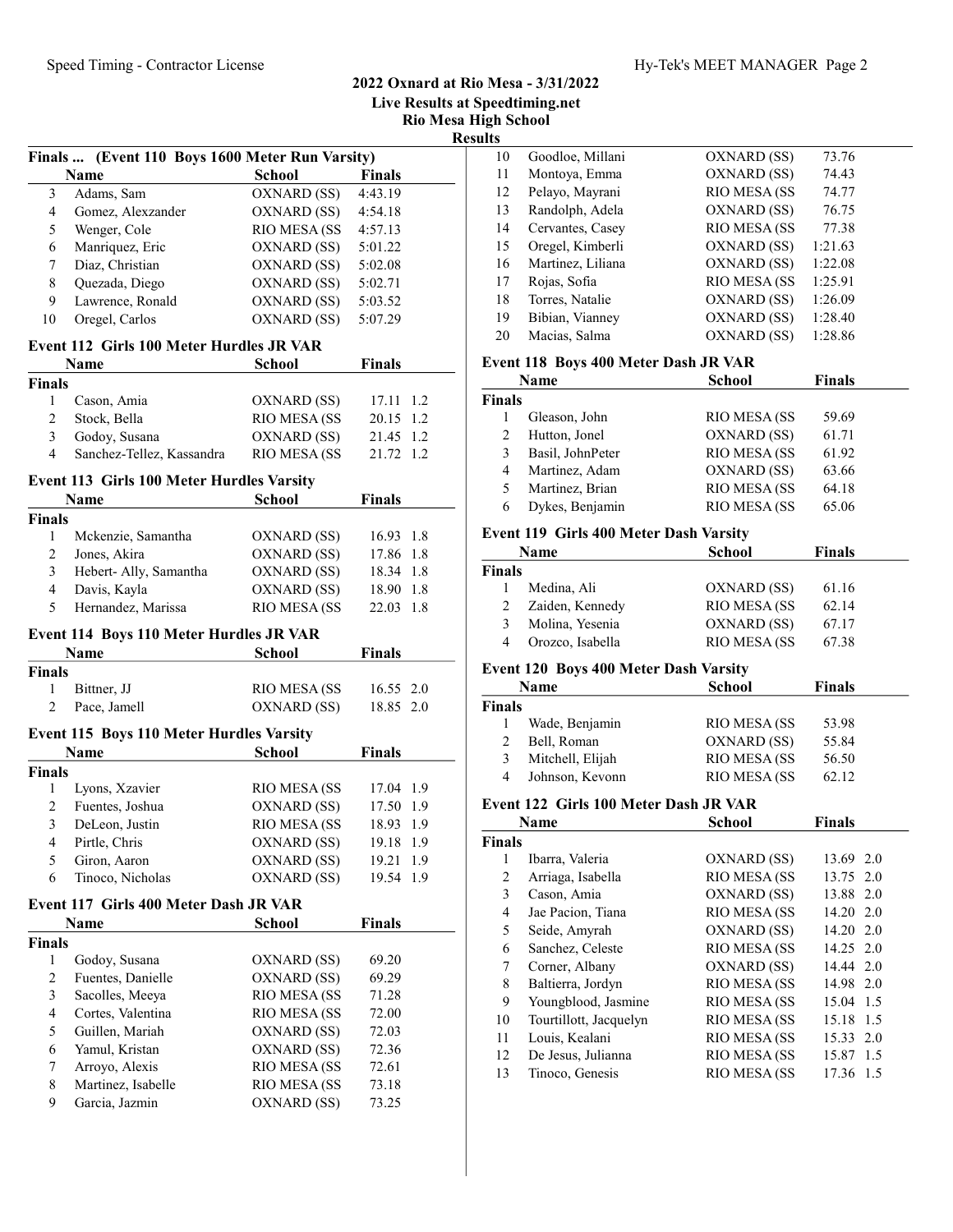# 2022 Oxnard at Rio Mesa - 3/31/2022 Live Results at Speedtiming.net Rio Mesa High School

| Speed Timing - Contractor License |                                        | Hy-Tek's MEET MANAGER Page 3 |
|-----------------------------------|----------------------------------------|------------------------------|
|                                   | $2022$ Oxnard at Rio Mosa $-3/31/2022$ |                              |

Results

| Event 123 Boys 100 Meter Dash JR VAR |                     |                     |               |  |
|--------------------------------------|---------------------|---------------------|---------------|--|
|                                      | <b>Name</b>         | <b>School</b>       | <b>Finals</b> |  |
| <b>Finals</b>                        |                     |                     |               |  |
| 1                                    | Castaneda, Damian   | RIO MESA (SS        | 11.86 3.1     |  |
| $\overline{2}$                       | Tolson, Michael     | OXNARD (SS)         | 3.1<br>12.00  |  |
| 3                                    | Gomez, Justin       | OXNARD (SS)         | 12.16 3.1     |  |
| 4                                    | Rosenbaum, Carter   | RIO MESA (SS        | 12.34 3.1     |  |
| $\overline{4}$                       | Ayala, Julian       | OXNARD (SS)         | 12.34 3.1     |  |
| 6                                    | Jackson, Jaylon     | RIO MESA (SS        | 12.40 3.1     |  |
| 7                                    | Hall, Rodney        | RIO MESA (SS        | 3.1<br>12.48  |  |
| 8                                    | Cazarez, Mateo      | OXNARD (SS)         | 12.56 0.9     |  |
| 9                                    | Tolson, Shaun       | OXNARD (SS)         | 12.71 1.9     |  |
| 10                                   | Pinon, Albert       | OXNARD (SS)         | 12.72 1.9     |  |
| 11                                   | Lemus, Lorenzo      | OXNARD (SS)         | 12.75<br>3.1  |  |
| 12                                   | Esquivel, George    | OXNARD (SS)         | 12.78<br>0.9  |  |
| 12                                   | Hernandez, Logan    | OXNARD (SS)         | 12.78<br>0.9  |  |
| 12                                   | Mateos, Lazaro      | OXNARD (SS)         | 12.78<br>0.9  |  |
| 15                                   | Machado, Payton     | RIO MESA (SS        | 12.85<br>0.9  |  |
| 16                                   | Estrada, Leonardo   | OXNARD (SS)         | 12.95<br>1.9  |  |
| 17                                   | DeGuzman, Nathaniel | OXNARD (SS)         | 12.96 1.9     |  |
| 18                                   | Corea, Carlos       | OXNARD (SS)         | 1.9<br>13.01  |  |
| 19                                   | Camacho, Nathaniel  | OXNARD (SS)         | 1.9<br>13.17  |  |
| 20                                   | Loera, Nicholas     | RIO MESA (SS        | 13.29 0.9     |  |
| 21                                   | Morillon, Nicholas  | RIO MESA (SS        | 13.44 0.9     |  |
| 22                                   | Troncoso, Nico      | <b>RIO MESA (SS</b> | 13.54<br>0.9  |  |
| 23                                   | Orozco, Alexander   | RIO MESA (SS        | 13.66<br>0.9  |  |
| 24                                   | Amaya, Issac        | OXNARD (SS)         | 1.9<br>13.75  |  |
| 24                                   | Cendejas, Oscar     | OXNARD (SS)         | 1.9<br>13.75  |  |
| 26                                   | Alvarez, Fernando   | OXNARD (SS)         | 13.86<br>1.9  |  |
| 27                                   | Mora, George        | OXNARD (SS)         | 14.00<br>1.2  |  |
| 28                                   | Gerardo, Isaac      | OXNARD (SS)         | 1.2<br>14.12  |  |
| 29                                   | Gonzalez, Orbille   | OXNARD (SS)         | 1.2<br>14.49  |  |
| 29                                   | Melendez, Jonathan  | OXNARD (SS)         | 1.2<br>14.49  |  |
| 31                                   | Martinez, Alexander | OXNARD (SS)         | 16.59<br>1.2  |  |

## Event 124 Girls 100 Meter Dash Varsity

|        | <b>Name</b>        | School       | <b>Finals</b> |
|--------|--------------------|--------------|---------------|
| Finals |                    |              |               |
|        | Mckenzie, Samantha | OXNARD (SS)  | 12.96 1.9     |
| 2      | Rodriguez, Valeria | OXNARD (SS)  | 13.44 1.9     |
| 3      | Alatorre, Alondra  | RIO MESA (SS | 13.53<br>1.9  |
| 4      | Calhoun, Na'Layah  | OXNARD (SS)  | 13.91<br>1.9  |
| 5      | Gray, Aaliyah      | OXNARD (SS)  | 14.04<br>-1.9 |
| 6      | Gonzalez, Clarissa | RIO MESA (SS | 14.17 1.9     |
|        | Alonso, Layla      | RIO MESA (SS | 14.66 1.9     |
| 8      | Tillquist, Kaila   | RIO MESA (SS | 14.76<br>1.9  |
| 9      | Morales, Elyssa    | RIO MESA (SS | 15.86<br>1.7  |

### Event 125 Boys 100 Meter Dash Varsity

| <b>Name</b>     | <b>School</b> | <b>Finals</b> |
|-----------------|---------------|---------------|
| Finals          |               |               |
| Harris, Camren  | OXNARD (SS)   | 11.19 2.7     |
| Aragon, Elijah  | OXNARD (SS)   | $11.25$ 2.7   |
| Marzette, Caleb | OXNARD (SS)   | 11.39 2.7     |
|                 |               |               |

| 4  | Marzette, Devon     | OXNARD (SS)  | 11.44 2.7    |
|----|---------------------|--------------|--------------|
| 5  | Pirtle, Chris       | OXNARD (SS)  | 11.64 2.7    |
| 6  | Thompson, Jeremiah  | RIO MESA (SS | 11.87 2.7    |
|    | Ramos, Ethan        | OXNARD (SS)  | 11.93 2.7    |
| 8  | Chavez, Johnny      | RIO MESA (SS | 12.31 2.7    |
| 9  | Pamarang, Myles     | RIO MESA (SS | 12.41 2.7    |
| 10 | Vo, Caleb           | OXNARD (SS)  | $12.62 +0.0$ |
| 11 | Velasquez, Dominick | OXNARD (SS)  | $12.73 +0.0$ |
|    |                     |              |              |

## Event 127 Girls 800 Meter Run JR VAR

|                | Name                    | <b>School</b> | <b>Finals</b> |
|----------------|-------------------------|---------------|---------------|
| <b>Finals</b>  |                         |               |               |
| 1              | Noriega, Yadira         | RIO MESA (SS  | 2:53.24       |
| $\overline{c}$ | Voshell, Emerson        | OXNARD (SS)   | 2:56.30       |
| 3              | Vargas, Mariela         | RIO MESA (SS  | 2:56.43       |
| $\overline{4}$ | Ponce, Karina           | OXNARD (SS)   | 2:56.70       |
| 5              | Lubid, Hailey           | OXNARD (SS)   | 2:57.56       |
| 6              | Barrera, Kevelyn        | OXNARD (SS)   | 2:59.11       |
| 7              | Andrade, Krystal        | RIO MESA (SS  | 3:00.59       |
| 8              | Magana, Kiara           | RIO MESA (SS  | 3:01.37       |
| 9              | Perez, Macy             | RIO MESA (SS  | 3:03.22       |
| 10             | Torres, Desirae         | RIO MESA (SS  | 3:08.67       |
| 11             | Moreno, Isabel          | RIO MESA (SS  | 3:09.06       |
| 12             | Perez, Jessica          | RIO MESA (SS  | 3:10.15       |
| 13             | Gutierrez, Dana         | OXNARD (SS)   | 3:10.26       |
| 14             | Lopez, Mariah           | OXNARD (SS)   | 3:12.35       |
| 15             | Munoz, Andrea           | OXNARD (SS)   | 3:13.68       |
| 16             | Abonce Nieto, MariaJose | OXNARD (SS)   | 3:14.59       |
| 17             | Tellez, Joselin         | RIO MESA (SS  | 3:14.64       |
| 18             | Ambriz, Emma            | RIO MESA (SS  | 3:14.88       |
| 19             | Cruz, Ashly             | OXNARD (SS)   | 3:16.01       |
| 20             | Landeverde, Savannah    | RIO MESA (SS  | 3:22.46       |
| 21             | Moreno, Roselin         | RIO MESA (SS  | 3:23.02       |
| 22             | Banos, Noemy            | RIO MESA (SS  | 3:23.83       |
| 23             | Perez, Alyxandria       | RIO MESA (SS  | 3:24.67       |
| 24             | Limon, Jazmin           | OXNARD (SS)   | 3:26.02       |
| 25             | Abdalla, Karolin        | OXNARD (SS)   | 3:33.22       |
| 26             | Niday, Lola             | RIO MESA (SS  | 4:00.33       |

## Event 128 Boys 800 Meter Run JR VAR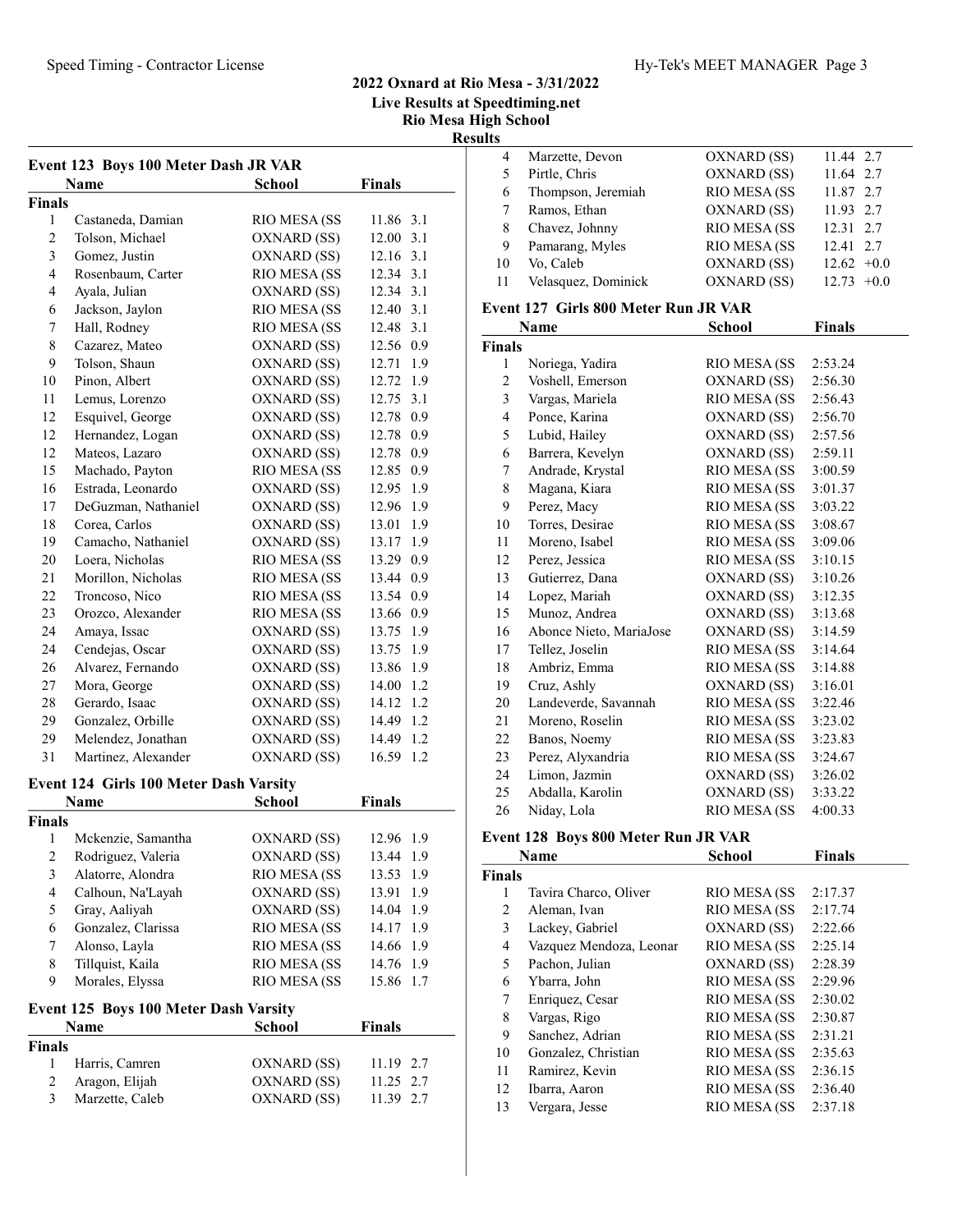## 2022 Oxnard at Rio Mesa - 3/31/2022 Live Results at Speedtiming.net

Rio Mesa High School

Results

|                         |                                               |               | <b>IVIO IMES</b> |  |
|-------------------------|-----------------------------------------------|---------------|------------------|--|
|                         | Finals  (Event 128 Boys 800 Meter Run JR VAR) |               |                  |  |
|                         | Name                                          | <b>School</b> | <b>Finals</b>    |  |
| 14                      | Arias Romero, Diego                           | RIO MESA (SS  | 2:38.92          |  |
| 15                      | Perez, Alexis                                 | OXNARD (SS)   | 2:40.12          |  |
| 16                      | Medina, Zachary                               | RIO MESA (SS  | 2:43.21          |  |
| 17                      | Ibarra, Jose                                  | OXNARD (SS)   | 2:43.68          |  |
| 18                      | Juarez-Cuevas, Eduardo                        | RIO MESA (SS  | 2:45.73          |  |
| 19                      | Reyes, Devin                                  | RIO MESA (SS  | 2:46.09          |  |
| 20                      | Brown, Stephen                                | RIO MESA (SS  | 2:46.95          |  |
| 21                      | Angkico, Edward                               | RIO MESA (SS  | 2:48.53          |  |
| 22                      | Garcia, Sergio                                | RIO MESA (SS  | 2:49.04          |  |
| 23                      | Rios, Francisco                               | RIO MESA (SS  | 2:50.36          |  |
| 24                      | Ortiz, Joshua                                 | OXNARD (SS)   | 2:55.95          |  |
| 25                      | Aleman, Erick                                 | RIO MESA (SS  | 2:56.26          |  |
| 26                      | Lee, Young Yoo                                | RIO MESA (SS  | 2:57.87          |  |
| 27                      | Medina, Daniel                                | RIO MESA (SS  | 3:10.79          |  |
|                         | <b>Event 129 Girls 800 Meter Run Varsity</b>  |               |                  |  |
|                         | Name                                          | <b>School</b> | <b>Finals</b>    |  |
| Finals                  |                                               |               |                  |  |
| 1                       | Godina, Sophia                                | RIO MESA (SS  | 2:33.04          |  |
| $\overline{c}$          | Boisselier, Gia                               | RIO MESA (SS  | 2:33.07          |  |
| 3                       | Viorato, Daniella                             | OXNARD (SS)   | 2:41.28          |  |
|                         | <b>Event 130 Boys 800 Meter Run Varsity</b>   |               |                  |  |
|                         | <b>Name</b>                                   | <b>School</b> | <b>Finals</b>    |  |
| Finals                  |                                               |               |                  |  |
| 1                       | Tienda, Erick                                 | RIO MESA (SS  | 2:01.72          |  |
| 2                       | Erickson, DJ (Daniel)                         | OXNARD (SS)   | 2:02.16          |  |
| 3                       | Hernandez, Cristian                           | OXNARD (SS)   | 2:11.31          |  |
| $\overline{\mathbf{4}}$ | Gomez, Alexzander                             | OXNARD (SS)   | 2:15.17          |  |
|                         | $\sim$ 1 $\mathbb{R}^+$                       | $\mathbf{v}$  |                  |  |

# 5 Quezada, Diego OXNARD (SS) 2:16.75 6 2:17.84 Diazconti, Andrew OXNARD (SS) 7 Vasquez, Bryan OXNARD (SS) 2:18.54 8 Wenger, Cole RIO MESA (SS 2:22.18

# Event 132 Girls 300 Meter Hurdles JR VAR

|               | <b>Name</b>               | <b>School</b>        | Finals |  |
|---------------|---------------------------|----------------------|--------|--|
| Finals        |                           |                      |        |  |
|               | Godoy, Susana             | OXNARD (SS)          | 60.04  |  |
| $\mathcal{L}$ | Sanchez-Tellez, Kassandra | <b>RIO MESA (SS)</b> | 63.00  |  |
| 3             | Stock, Bella              | <b>RIO MESA (SS)</b> | 64.71  |  |

#### Event 133 Girls 300 Meter Hurdles Varsity

|                | Name                                    | School       | Finals |  |
|----------------|-----------------------------------------|--------------|--------|--|
| <b>Finals</b>  |                                         |              |        |  |
|                | Jones, Akira                            | OXNARD (SS)  | 53.65  |  |
| 2              | Campos, Athena                          | OXNARD (SS)  | 55.00  |  |
| 3              | Gallagher, Ciara                        | OXNARD (SS)  | 55.89  |  |
| 4              | Mejia, Elizabeth                        | OXNARD (SS)  | 55.99  |  |
|                | Event 134 Boys 300 Meter Hurdles JR VAR |              |        |  |
|                | Name                                    | School       | Finals |  |
| <b>Finals</b>  |                                         |              |        |  |
|                | Bittner, JJ                             | RIO MESA (SS | 45.72  |  |
| $\overline{c}$ | Cendejas, Oscar                         | OXNARD (SS)  | 55.25  |  |

|        | <b>School</b><br><b>Finals</b><br>Name |              |       |
|--------|----------------------------------------|--------------|-------|
| Finals |                                        |              |       |
|        | Fuentes, Joshua                        | OXNARD (SS)  | 44.58 |
| 2      | Lyons, Xzavier                         | RIO MESA (SS | 45.04 |
| 3      | DeLeon, Justin                         | RIO MESA (SS | 45.43 |
| 4      | Oregel, Carlos                         | OXNARD (SS)  | 47.36 |
|        | Giron, Aaron                           | OXNARD (SS)  | 47.91 |
| 6      | Diazconti, Andrew                      | OXNARD (SS)  | 52.90 |

## Event 137 Girls 200 Meter Dash JR VAR

|               | Name                   | School       | <b>Finals</b> |
|---------------|------------------------|--------------|---------------|
| <b>Finals</b> |                        |              |               |
| 1             | Arriaga, Isabella      | RIO MESA (SS | 29.18 2.4     |
| 2             | Sanchez, Celeste       | RIO MESA (SS | 30.07 2.4     |
| 3             | Corner, Albany         | OXNARD (SS)  | 30.27 2.4     |
| 4             | Seide, Amyrah          | OXNARD (SS)  | 30.57 2.4     |
| 5             | Sacolles, Meeya        | RIO MESA (SS | 31.07 2.4     |
| 6             | Cortes, Valentina      | RIO MESA (SS | 31.08 2.4     |
| 7             | Loera, Klarissa        | RIO MESA (SS | 31.23 2.2     |
| 8             | Randolph, Adela        | OXNARD (SS)  | 31.31 2.4     |
| 9             | Youngblood, Jasmine    | RIO MESA (SS | 31.42 2.2     |
| 10            | Garcia, Jazmin         | OXNARD (SS)  | 31.70 2.2     |
| 11            | Martinez, Isabelle     | RIO MESA (SS | 31.76 2.2     |
| 12            | Pelayo, Mayrani        | RIO MESA (SS | 31.83 2.2     |
| 13            | Tourtillott, Jacquelyn | RIO MESA (SS | 31.95 1.9     |
| 14            | Arroyo, Alexis         | RIO MESA (SS | 32.06 2.2     |
| 15            | Louis, Kealani         | RIO MESA (SS | 32.38 2.2     |
| 16            | Baltierra, Jordyn      | RIO MESA (SS | 33.04 2.2     |
| 17            | Cervantes, Casey       | RIO MESA (SS | 34.03 1.9     |
| 18            | Rojas, Sofia           | RIO MESA (SS | 34.99 1.9     |
| 19            | De Jesus, Julianna     | RIO MESA (SS | 36.18 1.9     |
|               |                        |              |               |

#### Event 138 Boys 200 Meter Dash JR VAR

|               | Name              | School       | <b>Finals</b> |
|---------------|-------------------|--------------|---------------|
| <b>Finals</b> |                   |              |               |
| 1             | Castaneda, Damian | RIO MESA (SS | 24.90 1.2     |
| 2             | Tolson, Michael   | OXNARD (SS)  | 25.18<br>1.2  |
| 3             | Ayala, Julian     | OXNARD (SS)  | 25.38<br>1.2  |
| 4             | Gomez, Justin     | OXNARD (SS)  | 25.57 1.2     |
| 5             | Jackson, Jaylon   | RIO MESA (SS | 25.74 1.2     |
| 6             | Hall, Rodney      | RIO MESA (SS | 25.93 1.2     |
| 7             | Tolson, Shaun     | OXNARD (SS)  | 25.94 1.9     |
| 8             | Mateos, Lazaro    | OXNARD (SS)  | 26.05 1.9     |
| 9             | Cazarez, Mateo    | OXNARD (SS)  | 26.08 1.9     |
| 10            | Gleason, John     | RIO MESA (SS | 26.46 1.9     |
| 11            | Hernandez, Logan  | OXNARD (SS)  | 26.48 0.7     |
| 12            | Machado, Payton   | RIO MESA (SS | 26.64 1.2     |
| 13            | Estrada, Leonardo | OXNARD (SS)  | 26.75 0.7     |
| 14            | Corea, Carlos     | OXNARD (SS)  | 26.79 0.7     |
| 15            | Lemus, Lorenzo    | OXNARD (SS)  | 26.80 0.7     |
| 16            | Esquivel, George  | OXNARD (SS)  | 26.83 1.9     |
| 17            | Hutton, Jonel     | OXNARD (SS)  | 26.96 0.7     |
| 18            | Basil, JohnPeter  | RIO MESA (SS | 27.10 0.7     |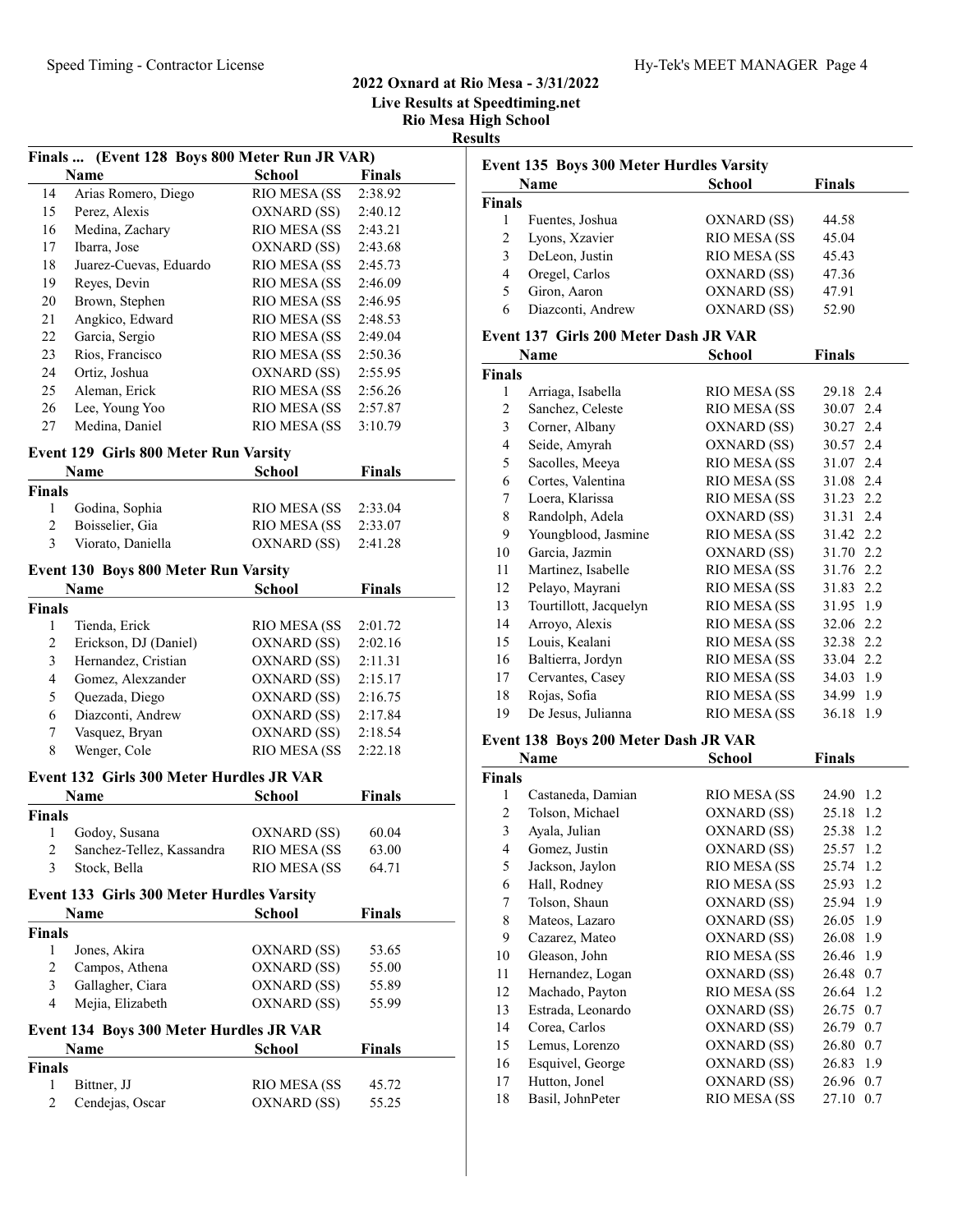## 2022 Oxnard at Rio Mesa - 3/31/2022

Live Results at Speedtiming.net

Rio Mesa High School

Results

Finals ... (Event 138 Boys 200 Meter Dash JR VAR)  $\overline{\phantom{a}}$ 

|    | Name                | <b>School</b> | <b>Finals</b> |
|----|---------------------|---------------|---------------|
| 19 | Camacho, Nathaniel  | OXNARD (SS)   | 27.47 0.9     |
| 20 | DeGuzman, Nathaniel | OXNARD (SS)   | 27.70<br>0.9  |
| 21 | Loera, Nicholas     | RIO MESA (SS  | 27.95 1.9     |
| 22 | Martinez, Adam      | OXNARD (SS)   | 27.99<br>0.9  |
| 23 | Troncoso, Nico      | RIO MESA (SS  | 28.04<br>0.7  |
| 24 | Morillon, Nicholas  | RIO MESA (SS  | 28.14 1.9     |
| 25 | Martinez, Brian     | RIO MESA (SS  | 28.69 1.9     |
| 26 | Mora, George        | OXNARD (SS)   | 28.72 0.9     |
| 27 | Amaya, Issac        | OXNARD (SS)   | 29.12 0.9     |
| 28 | Gerardo, Isaac      | OXNARD (SS)   | 29.26 0.9     |
| 29 | Dykes, Benjamin     | RIO MESA (SS  | 0.7<br>29.58  |
| 30 | Alvarez, Fernando   | OXNARD (SS)   | 29.75<br>0.9  |
| 31 | Gonzalez, Orbille   | OXNARD (SS)   | 0.9<br>30.33  |
| 32 | Melendez, Jonathan  | OXNARD (SS)   | 30.82 0.9     |
| 33 | Martinez, Alexander | OXNARD (SS)   | 32.96<br>0.7  |

# Event 139 Girls 200 Meter Dash Varsity

| Name          |                    | School       | Finals       |
|---------------|--------------------|--------------|--------------|
| <b>Finals</b> |                    |              |              |
| 1             | Medina, Ali        | OXNARD (SS)  | 27.43 0.7    |
| 2             | Alatorre, Alondra  | RIO MESA (SS | 28.09<br>0.7 |
| 3             | Zaiden, Kennedy    | RIO MESA (SS | 28.17<br>0.7 |
| 4             | Rodriguez, Valeria | OXNARD (SS)  | 28.30<br>0.7 |
| 5             | Gonzalez, Clarissa | RIO MESA (SS | 29.27 0.7    |
| 6             | Calhoun, Na'Layah  | OXNARD (SS)  | 29.39<br>1.6 |
| 7             | Orozco, Isabella   | RIO MESA (SS | 29.73<br>0.7 |
| 8             | Hunt, Tatyana      | OXNARD (SS)  | 30.61<br>0.7 |
| 9             | Alonso, Layla      | RIO MESA (SS | 31.20<br>1.6 |
| 10            | Morales, Elyssa    | RIO MESA (SS | 33.95<br>1.6 |

#### Event 140 Boys 200 Meter Dash Varsity

| Name          |                     | <b>School</b> | <b>Finals</b>   |
|---------------|---------------------|---------------|-----------------|
| <b>Finals</b> |                     |               |                 |
|               | Harris, Camren      | OXNARD (SS)   | $22.92 +0.0$    |
| 2             | Marzette, Devon     | OXNARD (SS)   | $23.54 +0.0$    |
| 3             | Marzette, Caleb     | OXNARD (SS)   | $23.54 +0.0$    |
| 4             | Contreras, Aiden    | OXNARD (SS)   | 24.39 0.1       |
| 5             | Thompson, Jeremiah  | RIO MESA (SS  | $24.58 + 0.0$   |
| 6             | Mitchell, Elijah    | RIO MESA (SS  | $25.35 +0.0$    |
| 7             | Pamarang, Myles     | RIO MESA (SS  | $25.85 +0.0$    |
| 8             | Johnson, Kevonn     | RIO MESA (SS  | $26.14 + 0.0$   |
| 9             | Velasquez, Dominick | OXNARD (SS)   | 26.25<br>$+0.0$ |

#### Event 142 Girls 3200 Meter Run JR VAR

|                | <b>Name</b>        | <b>School</b>          | <b>Finals</b> |
|----------------|--------------------|------------------------|---------------|
| <b>Finals</b>  |                    |                        |               |
|                | Mendieta, Marylynn | RIO MESA (SS 13:47.31) |               |
| $\mathfrak{D}$ | Guillen, Mariah    | OXNARD (SS) 14:44.60   |               |
| 3              | Martinez, Susana   | RIO MESA (SS 14:59.73  |               |
| 4              | Arreola, Maryjane  | RIO MESA (SS 16:00.00  |               |
| 5              | Mastrangelo, Mia   | RIO MESA (SS 16:02.08  |               |

| Event 143 Boys 3200 Meter Run JR VAR |                                               |                       |               |  |  |
|--------------------------------------|-----------------------------------------------|-----------------------|---------------|--|--|
| School<br><b>Finals</b><br>Name      |                                               |                       |               |  |  |
| Finals                               |                                               |                       |               |  |  |
| 1                                    | Jimenez, Yair                                 | OXNARD (SS)           | 11:49.81      |  |  |
| 2                                    | Gonzalez, Owen                                | OXNARD (SS)           | 11:56.01      |  |  |
| 3                                    | Pandey, Prakash                               | OXNARD (SS)           | 11:57.02      |  |  |
|                                      | <b>Event 144 Girls 3200 Meter Run Varsity</b> |                       |               |  |  |
|                                      | Name                                          | School                | <b>Finals</b> |  |  |
| Finals                               |                                               |                       |               |  |  |
| 1                                    | Wilson, Maleah                                | OXNARD (SS)           | 12:19.04      |  |  |
| 2                                    | Torres, Brianna                               | OXNARD (SS)           | 12:38.75      |  |  |
| 3                                    | Dahlquist, Anna                               | RIO MESA (SS 12:39.27 |               |  |  |
| 4                                    | Godina, Sophia                                | RIO MESA (SS 12:39.61 |               |  |  |

# Event 145 Boys 3200 Meter Run Varsity

|               | $\frac{1}{2}$ , which is the set of $\frac{1}{2}$ of $\frac{1}{2}$ and $\frac{1}{2}$ are $\frac{1}{2}$ and $\frac{1}{2}$ and $\frac{1}{2}$ are $\frac{1}{2}$ |                      |               |  |
|---------------|--------------------------------------------------------------------------------------------------------------------------------------------------------------|----------------------|---------------|--|
| <b>Name</b>   |                                                                                                                                                              | <b>School</b>        | <b>Finals</b> |  |
| <b>Finals</b> |                                                                                                                                                              |                      |               |  |
| 1             | Adams, Sam                                                                                                                                                   | OXNARD (SS) 10:20.12 |               |  |
| 2             | Guzman, Bryan                                                                                                                                                | OXNARD (SS) 10:45.96 |               |  |
| 3             | Valdez, Adrian                                                                                                                                               | OXNARD (SS) 10:57.08 |               |  |
|               |                                                                                                                                                              |                      |               |  |

5 Bietsch, Isabella OXNARD (SS) 12:57.64 6 13:38.84 Espada, Maraiya RIO MESA (SS

#### Event 147 Girls 4x400 Meter Relay JR VAR

|        | Team          | Relay | <b>Finals</b> |  |
|--------|---------------|-------|---------------|--|
| Finals |               |       |               |  |
|        | RIO MESA (SS) | A     | 4:46.83       |  |
|        | OXNARD (SS)   | D     | 4:58.30       |  |
| 3      | OXNARD (SS)   | C     | 5:08.08       |  |

#### Event 148 Boys 4x400 Meter Relay JR VAR

| Team   |                    | Relay            | <b>Finals</b> |
|--------|--------------------|------------------|---------------|
| Finals |                    |                  |               |
|        | RIO MESA (SS)      | A                | 4:10.33       |
|        | OXNARD (SS)        | А                | 4:18.10       |
|        | 1) Martinez, Adam  | 2) Hutton, Jonel |               |
|        | 3) Tolson, Michael |                  |               |

# $140 \text{ Ciala } 4x400 \text{ M}$ eter Relay Va

| Event 149 Girls 4x400 Meter Relay varsity       |               |       |               |  |  |
|-------------------------------------------------|---------------|-------|---------------|--|--|
|                                                 | Team          | Relay | <b>Finals</b> |  |  |
| Finals                                          |               |       |               |  |  |
|                                                 | RIO MESA (SS) | A     | 4:18.89       |  |  |
|                                                 | OXNARD (SS)   | А     | 4:29.60       |  |  |
| <b>Event 150 Boys 4x400 Meter Relay Varsity</b> |               |       |               |  |  |
|                                                 | Team          | Relay | <b>Finals</b> |  |  |

| А                                          | 3:39.17 |
|--------------------------------------------|---------|
| 2) Wright, Jamin                           |         |
| 4) Erickson, DJ (Daniel)<br>3) Bell, Roman |         |
|                                            | 3:43.22 |
|                                            | 3:59.63 |
|                                            |         |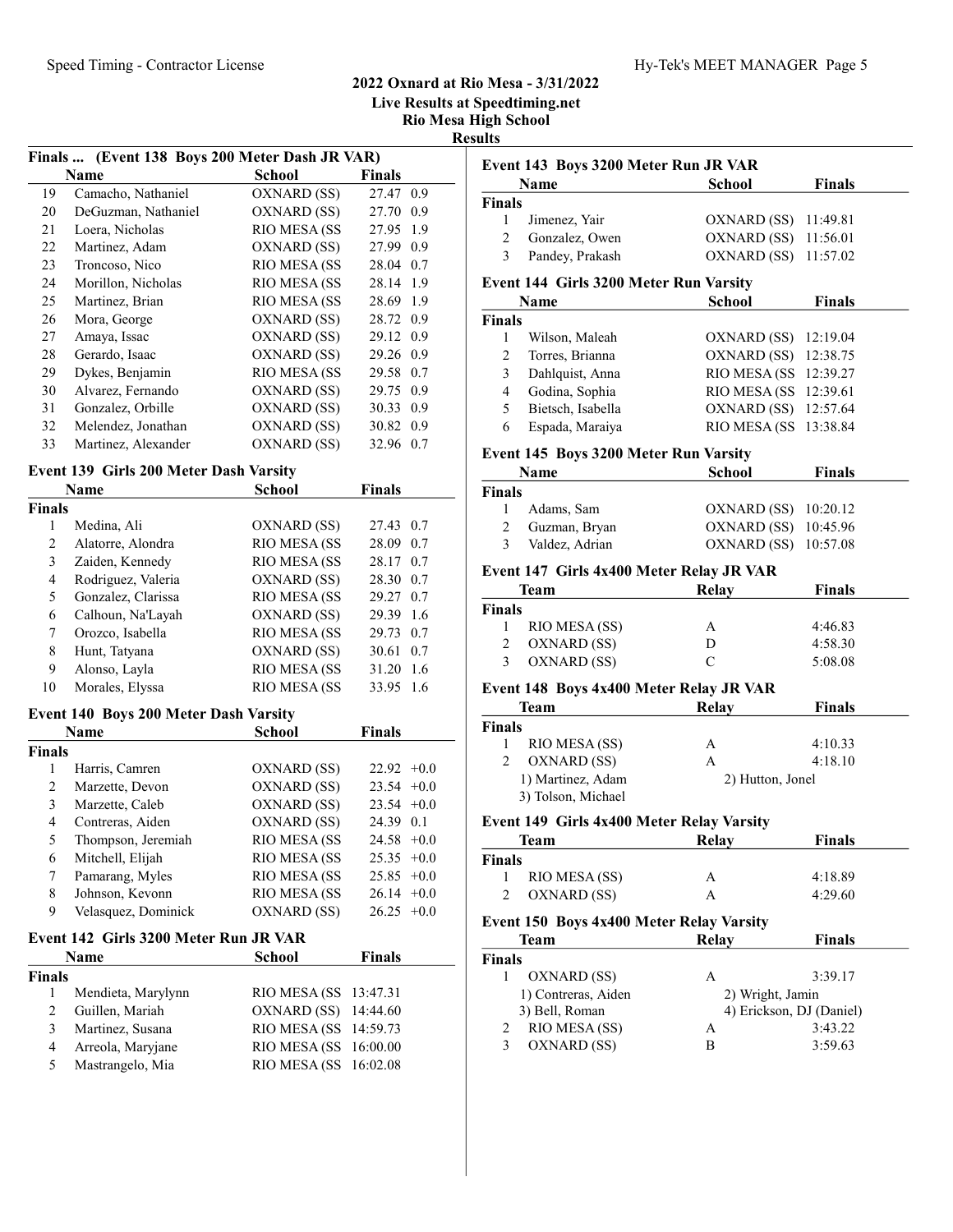# 2022 Oxnard at Rio Mesa - 3/31/2022 Live Results at Speedtiming.net

Rio Mesa High School

Results

|                | <b>Event 202 Girls Long Jump JR VAR</b>  |                           |               |            |
|----------------|------------------------------------------|---------------------------|---------------|------------|
|                | <b>Name</b>                              | <b>School</b>             | <b>Finals</b> |            |
| <b>Finals</b>  |                                          |                           |               |            |
| 1              | Yamul, Kristan                           | OXNARD (SS)               | 14-08.50 NWI  |            |
| $\overline{2}$ | Corner, Albany                           | OXNARD (SS)               | 13-03.00      | NWI        |
| 3              | Randolph, Adela                          | OXNARD (SS)               | 13-01.50      | NWI        |
| $\overline{4}$ | Villavicencio, Alyssa                    | OXNARD (SS)               | 12-02.50      | <b>NWI</b> |
| 5              | Garcia, Katia                            | OXNARD (SS)               | 11-08.00      | <b>NWI</b> |
| 6              | Martinez, Anitashania                    | OXNARD (SS)               | 11-00.00      | <b>NWI</b> |
| 7              | Montoya, Emma                            | OXNARD (SS)               | 10-09.00 NWI  |            |
| 8              | Macias, Salma                            | OXNARD (SS)               | 10-07.50 NWI  |            |
| 9              | Andrade, Krystal                         | <b>RIO MESA (SS)</b>      | 10-07.00 NWI  |            |
| 10             | Louis, Kealani                           | RIO MESA (SS              | 10-03.50 NWI  |            |
|                |                                          |                           |               |            |
|                | <b>Event 203 Boys Long Jump JR VAR</b>   |                           |               |            |
|                | Name                                     | <b>School</b>             | <b>Finals</b> |            |
| <b>Finals</b>  |                                          |                           |               |            |
| 1              | Gleason, John                            | RIO MESA (SS              | 16-03.50 NWI  |            |
| $\overline{2}$ | Gomez, Justin                            | OXNARD (SS)               | 16-01.50      | NWI        |
| 3              | Pinon, Albert                            | OXNARD (SS)               | 15-03.75      | NWI        |
| 4              | Gerardo, Isaac                           | OXNARD (SS)               | 13-09.75      | <b>NWI</b> |
|                | <b>Event 204 Girls Long Jump Varsity</b> |                           |               |            |
|                | Name                                     | <b>School</b>             | <b>Finals</b> |            |
| <b>Finals</b>  |                                          |                           |               |            |
| 1              | Gray, Aaliyah                            | OXNARD (SS)               | 16-04.50 NWI  |            |
| 2              | Hunt, Tatyana                            | OXNARD (SS)               | 14-11.50 NWI  |            |
| 3              | Gallagher, Ciara                         | OXNARD (SS)               | 14-08.50 NWI  |            |
| $\overline{4}$ | Calhoun, Na'Layah                        | OXNARD (SS)               | 14-04.50 NWI  |            |
| 5              | Fitts, Brittany                          | <b>RIO MESA (SS)</b>      | 12-01.50 NWI  |            |
| 6              | Morales, Elyssa                          | RIO MESA (SS              | 11-05.00 NWI  |            |
|                |                                          |                           |               |            |
|                | <b>Event 205 Boys Long Jump Varsity</b>  |                           |               |            |
|                | <b>Name</b>                              | <b>School</b>             | <b>Finals</b> |            |
| <b>Finals</b>  |                                          |                           |               |            |
| 1              | Harrsion, Chance                         | RIO MESA (SS              | 22-03.50 NWI  |            |
| 2              | Marzette, Caleb                          | OXNARD (SS)               | 21-00.50      | <b>NWI</b> |
| 3              | Chavez, Johnny                           | RIO MESA (SS              | 20-07.00      | NWI        |
| 4              | Contreras, Aiden                         | OXNARD (SS)               | 19-11.50 NWI  |            |
| 4              | Pamarang, Myles                          | RIO MESA (SS 19-11.50 NWI |               |            |
| 6              | Harris, Camren                           | OXNARD (SS) 19-08.25 NWI  |               |            |
| 7              | Erazo, Donovan                           | RIO MESA (SS              | 18-07.50 NWI  |            |
| 8              | Velasquez, Dominick                      | OXNARD (SS)               | 16-02.00 NWI  |            |
| 9              | Lyons, Xzavier                           | RIO MESA (SS              | 16-01.50 NWI  |            |
|                |                                          |                           |               |            |
|                | Event 207 Girls High Jump JR VAR<br>Name | School                    | <b>Finals</b> |            |
|                |                                          |                           |               |            |
| <b>Finals</b>  |                                          |                           |               |            |
| 1              | Yamul, Kristan                           | OXNARD (SS)               | 4-02.00       |            |
|                | Tinoco, Genesis                          | <b>RIO MESA (SS</b>       | NH            |            |
|                | Event 208 Boys High Jump JR VAR          |                           |               |            |
|                | <b>Name</b>                              | School                    | <b>Finals</b> |            |
| Finals         |                                          |                           |               |            |
| 1              | Pace, Jamell                             | OXNARD (SS)               | 5-00.00       |            |
|                |                                          |                           |               |            |

## Event 209 Girls High Jump Varsity Name School Finals Finals 1 Gallagher, Ciara OXNARD (SS) 4-06.00 2 Davis, Kayla OXNARD (SS) 4-04.00 2 Campos, Athena OXNARD (SS) 4-04.00 4 Mejia, Elizabeth OXNARD (SS) 3-10.00 --- Alonso, Layla RIO MESA (SS NH Event 210 Boys High Jump Varsity Name School Finals Finals 1 Pirtle, Chris OXNARD (SS) 5-04.00 2 Tinoco, Nicholas OXNARD (SS) 5-00.00 Event 212 Girls Triple Jump JR VAR Name School Finals Finals 1 Garcia, Katia  $(XN)$  OXNARD (SS) 25-09.00 NWI 2 Bibian, Vianney OXNARD (SS) 22-01.00 NWI Event 214 Girls Triple Jump Varsity Name **School** Finals Finals 1 Hunt, Tatyana OXNARD (SS) 34-07.50 NWI 2 Stephenson, Lena RIO MESA (SS 31-11.50 NWI 3 Hebert- Ally, Samantha OXNARD (SS) 31-09.00 NWI 4 Mejia, Elizabeth OXNARD (SS) 29-00.00 NWI 5 Fitts, Brittany RIO MESA (SS 26-00.00 NWI 6 Davis, Kayla OXNARD (SS) 25-01.00 NWI Event 215 Boys Triple Jump Varsity Name School Finals Finals 1 Erazo, Donovan RIO MESA (SS 38-00.00 NWI 2 Bell, Roman OXNARD (SS) 33-03.00 NWI 3 Giron, Aaron OXNARD (SS) 33-01.00 NWI Event 217 Girls Shot Put JR VAR **Name School Finals** Finals 1 Martinez, Luisa OXNARD (SS) 28-08.00 2 Diaz, Shiloh OXNARD (SS) 26-08.00 3 Davila, Leilani OXNARD (SS) 25-06.50 4 Crist-Byrd, Laurenzie RIO MESA (SS 25-03.25 5 Sanchez, Emma OXNARD (SS) 24-05.25 6 21-10.50 Lopez, Julianna OXNARD (SS) 7 Rivera, Mikaela RIO MESA (SS 21-09.00 8 Solis, Lizeth OXNARD (SS) 21-01.25 9 Resendiz, Felicity OXNARD (SS) 19-04.75 10 Hernandez, Kenia RIO MESA (SS 17-07.75 11 Cruz, Fernanda OXNARD (SS) 14-03.50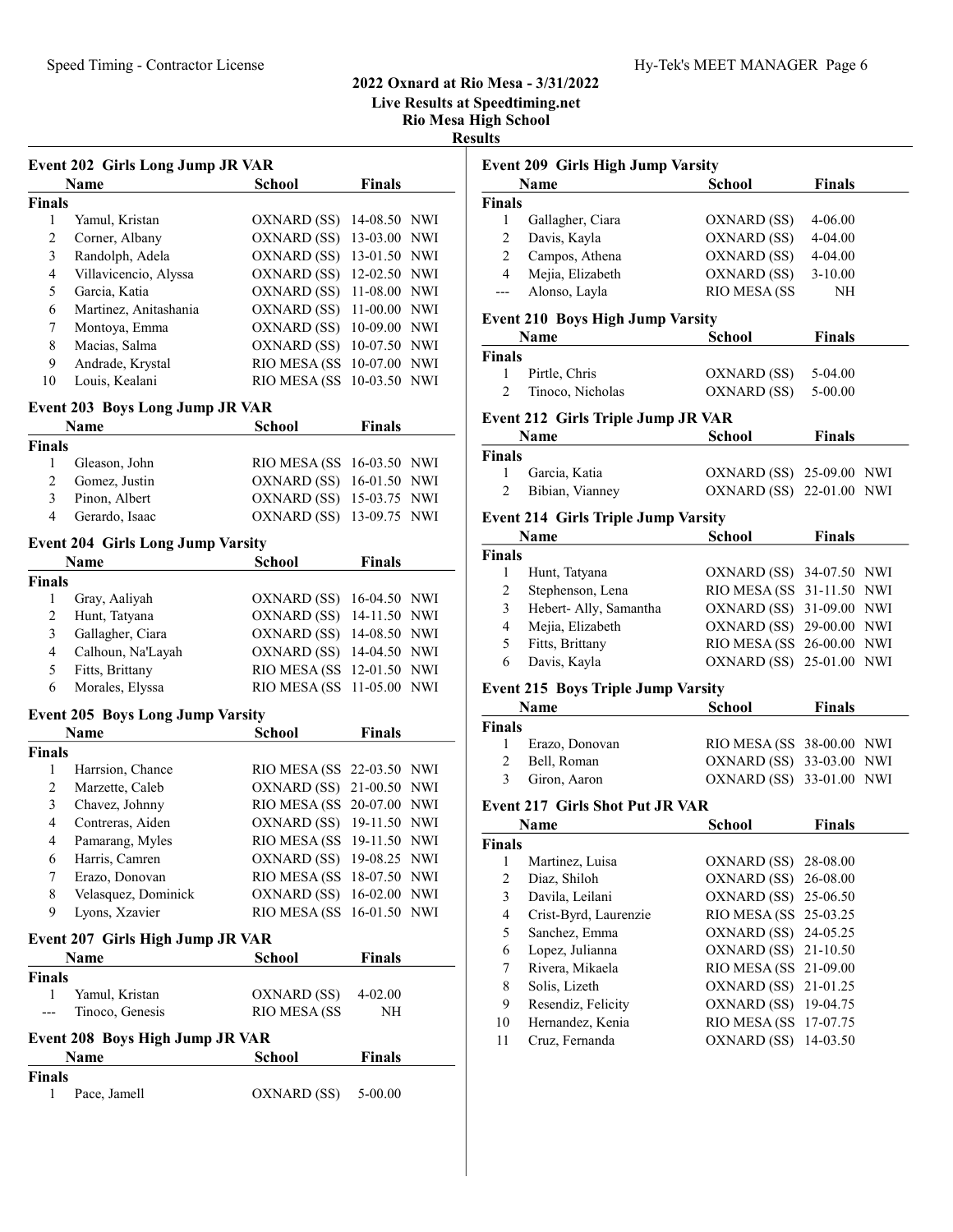# 2022 Oxnard at Rio Mesa - 3/31/2022 Live Results at Speedtiming.net Rio Mesa High School

| . |  | 1989 - 1988 - 1988 - 1988 - 1989 - 1989 - 1989 - 1989 - 1989 - 1989 - 1989 - 1989 - 1980 - 1980 - 1980 - 1980 |  |
|---|--|---------------------------------------------------------------------------------------------------------------|--|
|   |  |                                                                                                               |  |
|   |  |                                                                                                               |  |

Results

| <b>Event 218 Boys Shot Put JR VAR</b> |                                         |                       |               |  |
|---------------------------------------|-----------------------------------------|-----------------------|---------------|--|
|                                       | <b>Name</b>                             | School                | Finals        |  |
| Finals                                |                                         |                       |               |  |
| 1                                     | Reed, Jackson                           | RIO MESA (SS          | 40-01.25      |  |
| $\overline{c}$                        | Galvan, Chris                           | OXNARD (SS)           | 37-11.50      |  |
| 3                                     | Ayala, Jerry                            | RIO MESA (SS          | 37-02.00      |  |
| 4                                     | Lopez, Daniel                           | OXNARD (SS)           | 37-01.75      |  |
| 5                                     | Burleigh, Scott                         | OXNARD (SS)           | 37-00.50      |  |
| 6                                     | Pastorius, Brenden                      | RIO MESA (SS          | 36-05.50      |  |
| 7                                     | Montague, Strummer                      | OXNARD (SS)           | 35-03.25      |  |
| 8                                     | Padilla, Isaiah                         | OXNARD (SS)           | 34-00.50      |  |
| 9                                     | Martinez, Hector                        | RIO MESA (SS          | 34-00.00      |  |
| 10                                    | Umu, Thomas                             | OXNARD (SS)           | 33-10.50      |  |
| 11                                    | Torres, Ben                             | RIO MESA (SS          | 33-07.75      |  |
| 12                                    | Nostitz, Brody                          | RIO MESA (SS 32-10.75 |               |  |
| 13                                    | Elliott, Axel                           | RIO MESA (SS          | 32-10.25      |  |
| 14                                    | Grimshaw, Thomas                        | RIO MESA (SS          | 32-05.50      |  |
| 15                                    | Lemus, JaimeJesus                       | RIO MESA (SS          | 32-00.75      |  |
| 16                                    | Lopez, Brandon                          | RIO MESA (SS          | 32-00.50      |  |
| 17                                    | Smith, Daniel                           | OXNARD (SS)           | 31-05.25      |  |
| 18                                    | Quintanilla, Anthony                    | RIO MESA (SS          | 31-00.50      |  |
| 19                                    | Hernandez, Marcus                       | RIO MESA (SS          | 30-09.00      |  |
| 20                                    | Gonzalez, Jaden                         | RIO MESA (SS          | 28-06.75      |  |
| 21                                    | Lira, Adrian                            | RIO MESA (SS          | 27-06.00      |  |
| 22                                    | Gonzalez, Jacob                         | OXNARD (SS)           | 27-00.00      |  |
| 23                                    | Romero, Aidan                           | RIO MESA (SS 26-10.00 |               |  |
| 24                                    | Alfaro, Daniel                          | RIO MESA (SS          | 25-06.75      |  |
| 25                                    | Ramos, Andrew                           | OXNARD (SS)           | 25-05.25      |  |
| 26                                    | Lopez, Joaquin                          | RIO MESA (SS          | 25-01.50      |  |
| 27                                    | Morales, Alexis                         | RIO MESA (SS          | 22-05.00      |  |
|                                       | <b>Event 219 Girls Shot Put Varsity</b> |                       |               |  |
|                                       | Name                                    | School                | <b>Finals</b> |  |
| Finals                                |                                         |                       |               |  |
| 1                                     | Santana, Angelina                       | OXNARD (SS)           | 33-00.50      |  |
| 2                                     | Espinoza, Aaliyah                       | OXNARD (SS)           | 31-04.00      |  |
| 3                                     | Robinson, Amya                          | RIO MESA (SS 30-07.00 |               |  |
| $\overline{4}$                        | Hill, Seasun                            | OXNARD (SS) 29-09.00  |               |  |
| 5                                     | Bautista, Kalea                         | RIO MESA (SS 27-06.50 |               |  |
| 6                                     | Garcia, Malia                           | RIO MESA (SS 27-01.25 |               |  |
| 7                                     | Ramirez, Tatyana                        | RIO MESA (SS 19-04.00 |               |  |
|                                       |                                         |                       |               |  |
|                                       | <b>Event 220 Boys Shot Put Varsity</b>  |                       |               |  |
|                                       | <b>Name</b>                             | <b>School</b>         | <b>Finals</b> |  |
| Finals                                |                                         |                       |               |  |
| 1                                     | Adam, Alfred                            | OXNARD (SS)           | 48-02.00      |  |
| $\boldsymbol{2}$                      | Morfin-Washington, Jaede                | RIO MESA (SS          | 42-01.00      |  |
| 3                                     | Mora, Enrique                           | RIO MESA (SS          | 40-11.25      |  |
| $\overline{\mathbf{4}}$               | Alfaro, Julian                          | RIO MESA (SS          | 40-06.75      |  |
| 5                                     | Gonzalez, Adrian                        | RIO MESA (SS          | 38-08.00      |  |
| 6                                     | Romero, Ethan                           | RIO MESA (SS          | 38-02.25      |  |
| 7                                     | Aguilera, Luis                          | OXNARD (SS)           | 36-01.00      |  |
| 8                                     | Morales, Jorge                          | OXNARD (SS)           | 35-09.00      |  |
| 9                                     | Fenlon, Konrad                          | RIO MESA (SS          | 31-11.25      |  |
|                                       |                                         |                       |               |  |

| <b>Event 222 Girls Discus Throw JR VAR</b> |                                             |                               |               |  |  |  |
|--------------------------------------------|---------------------------------------------|-------------------------------|---------------|--|--|--|
|                                            | Name                                        | <b>School</b>                 | <b>Finals</b> |  |  |  |
| <b>Finals</b>                              |                                             |                               |               |  |  |  |
| 1                                          | Martinez, Luisa                             | OXNARD (SS)                   | 81-05.50      |  |  |  |
| 2                                          | Crist-Byrd, Laurenzie                       | RIO MESA (SS                  | 80-09.50      |  |  |  |
| 3                                          | Diaz, Shiloh                                | OXNARD (SS)                   | 77-04.50      |  |  |  |
| 4                                          | Solis, Lizeth                               | OXNARD (SS)                   | 69-08         |  |  |  |
| 5                                          | Davila, Leilani                             | OXNARD (SS)                   | 65-01         |  |  |  |
| 6                                          | Lopez, Julianna                             | OXNARD (SS)                   | 62-09         |  |  |  |
| 7                                          | Hernandez, Kenia                            | RIO MESA (SS                  | 62-00         |  |  |  |
| 8                                          | Resendiz, Felicity                          | OXNARD (SS)                   | 58-09         |  |  |  |
| 9                                          | Sanchez, Emma                               | OXNARD (SS)                   | 54-03.50      |  |  |  |
| 10                                         | Rivera, Mikaela                             | RIO MESA (SS                  | 54-01.50      |  |  |  |
| 11                                         | Cruz, Fernanda                              | OXNARD (SS)                   | 44-01         |  |  |  |
|                                            | <b>Event 223 Boys Discus Throw JR VAR</b>   |                               |               |  |  |  |
|                                            | Name                                        | <b>School</b>                 | <b>Finals</b> |  |  |  |
| <b>Finals</b>                              |                                             |                               |               |  |  |  |
| 1                                          | Reed, Jackson                               | RIO MESA (SS                  | 96-10.50      |  |  |  |
| 2                                          | Smith, Daniel                               | OXNARD (SS)                   | 94-05         |  |  |  |
| 3                                          | Elliott, Axel                               | RIO MESA (SS                  | 93-11.50      |  |  |  |
| 4                                          | Galvan, Chris                               | OXNARD (SS)                   | 91-11.50      |  |  |  |
| 5                                          | Lopez, Daniel                               | OXNARD (SS)                   | 87-11         |  |  |  |
| 6                                          | Nostitz, Brody                              | RIO MESA (SS                  | 86-09.50      |  |  |  |
| 7                                          | Pastorius, Brenden                          | RIO MESA (SS                  | 85-08         |  |  |  |
| 8                                          | Burleigh, Scott                             | OXNARD (SS)                   | 85-01         |  |  |  |
| 9                                          | Umu, Thomas                                 | OXNARD (SS)                   | 80-05.50      |  |  |  |
| 10                                         | Montague, Strummer                          | OXNARD (SS)                   | 80-02         |  |  |  |
| 11                                         | Martinez, Hector                            | RIO MESA (SS                  | 77-10         |  |  |  |
| 12                                         | Torres, Ben                                 | RIO MESA (SS                  | 76-07         |  |  |  |
| 13                                         | Gonzalez, Jaden                             | RIO MESA (SS                  | 75-06         |  |  |  |
| 14                                         | Grimshaw, Thomas                            | RIO MESA (SS                  | 74-11.50      |  |  |  |
| 15                                         | Ayala, Jerry                                | RIO MESA (SS                  | 73-11.50      |  |  |  |
| 16                                         | Quintanilla, Anthony                        | RIO MESA (SS                  | $72 - 04$     |  |  |  |
| 17                                         | Hernandez, Marcus                           | RIO MESA (SS                  | 71-03.50      |  |  |  |
| 18                                         | Lopez, Brandon                              | RIO MESA (SS                  | 66-02         |  |  |  |
| 19                                         | Romero, Aidan                               | RIO MESA (SS                  | 65-02         |  |  |  |
| 20                                         | Ramos, Andrew                               | OXNARD (SS)                   | 64-01         |  |  |  |
| 21                                         | Lira, Adrian                                | RIO MESA (SS 63-07.50         |               |  |  |  |
| 22                                         | Lopez, Joaquin                              | RIO MESA (SS 62-11.50         |               |  |  |  |
| 23                                         | Lemus, JaimeJesus                           | RIO MESA (SS                  | 62-08         |  |  |  |
| 24                                         | Morales, Alexis                             | RIO MESA (SS                  | 61-09         |  |  |  |
| 25                                         | Alfaro, Daniel                              | RIO MESA (SS                  | 60-08.50      |  |  |  |
| 26                                         | Gonzalez, Jacob                             | OXNARD (SS)                   | 44-07         |  |  |  |
|                                            | <b>Event 224 Girls Discus Throw Varsity</b> |                               |               |  |  |  |
|                                            | Name                                        | School                        | <b>Finals</b> |  |  |  |
| <b>Finals</b>                              |                                             |                               |               |  |  |  |
|                                            |                                             | $\alpha$ VNI ADD $\alpha$ CC) | 1040c         |  |  |  |

| Espinoza, Aaliyah | OXNARD (SS)  | 104-05  |                                                |
|-------------------|--------------|---------|------------------------------------------------|
| Santana, Angelina |              |         |                                                |
| Bautista, Kalea   |              |         |                                                |
| Hill, Seasun      | OXNARD (SS)  | 74-09   |                                                |
| Garcia, Malia     | RIO MESA (SS | 73-05   |                                                |
| Ramirez, Tatyana  | RIO MESA (SS | $63-10$ |                                                |
|                   |              |         | OXNARD (SS) 85-03.50<br>RIO MESA (SS 84-11.50) |